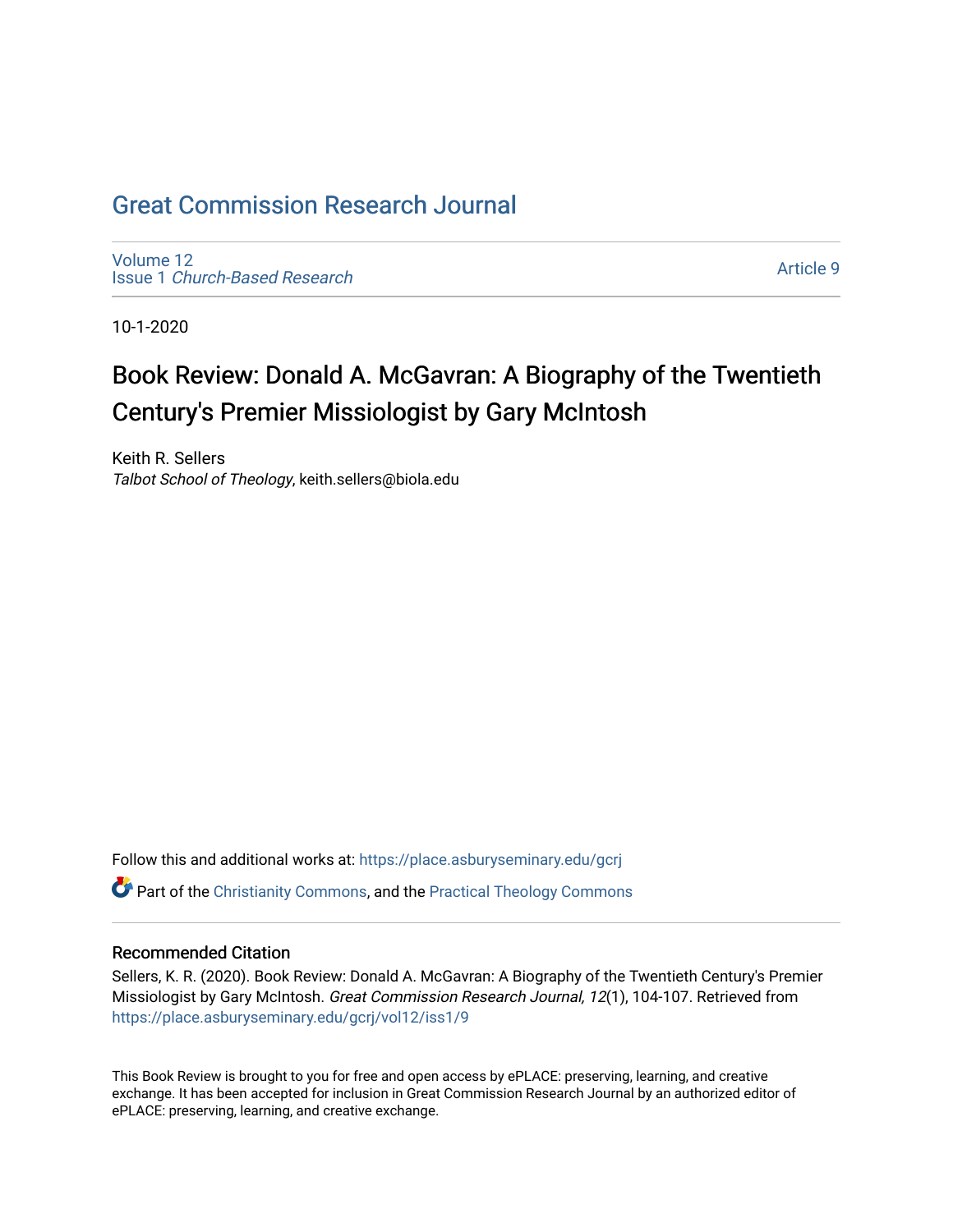**GREAT COMMISSION RESEARCH JOURNAL** 2020, Vol. 12(1) 104-107 Sellers: Book Review: Donald A. McGavran: A Biography of the Twentieth Cen

### **BOOK REVIEW**

### *Donald A. McGavran: A Biography of the Twentieth Century's Premier Missiologist.*

By Gary McIntosh Boca Raton, FL: Church Leader Insights, 2015. 384pp. Paperback edition \$46.60, Kindle edition \$19.95.

Reviewed by Keith R. Sellers, D. Min. candidate in Church Growth and Multiplication at The Talbot School of Theology, missionary with WorldVenture Mission.

Very few are as qualified as Gary McIntosh to write a biography about the twentieth century's premier missiologist. McIntosh who holds a Ph.D. in Intercultural Studies from Fuller Theological Seminary has been teaching at Talbot School of Theology, Biola University in La Mirada, CA since 1986. Born in Damoh, India in 1897 to missionary parents, Donald McGavran grew up to follow his parents' footsteps of missionary ministry. His books and teaching inspired a whole generation of missionaries and pastors across the world.

In chapter 1 and 2 McIntosh recounts the first departure of Donald and Mary McGavran from Indiana to India and then weaves in a detailed history of the spiritual legacy, which they inherited from their grandparents and parents. He then describes Donald's birth, childhood, and his parents' adventures in missionary service. Included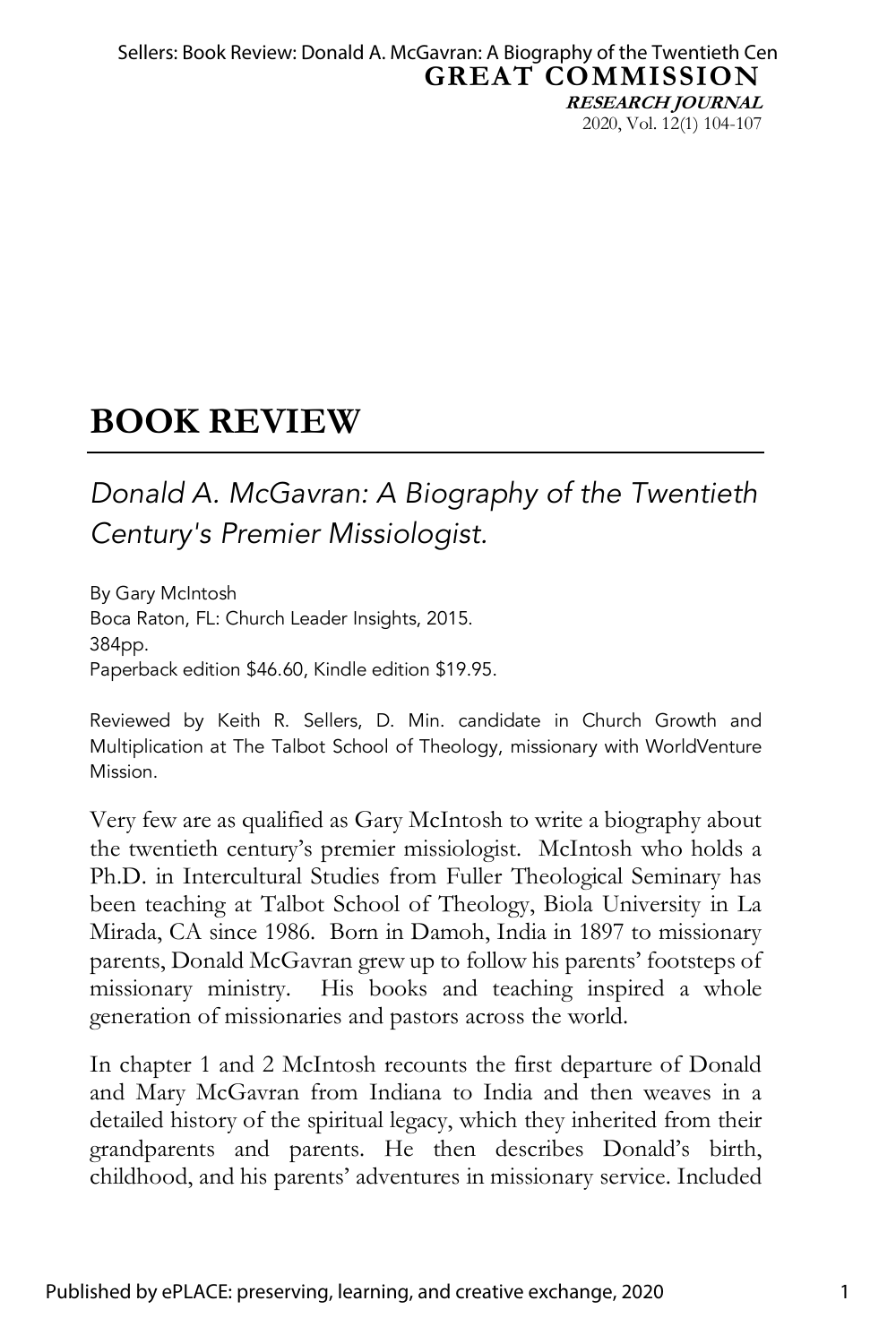is his education at Butler College and Yale University as well as his brief military experience at the close of World War I.

In chapter 3, *Serving as a Missionary,* McIntosh resumes the narrative from chapter 1 about Donald and Mary's departure to India where they set out to improve the education of Indian students. The chapter tells how the tragic loss of their daughter Mary Theodora just before a furlough served as a catalyst for deepening Donald's relationship with God and igniting his fervor for the lost (Kindle Loc. 1238-1248).

Chapter 4 recollects his continuing work among the *Satnamis* during the threat of WWII and severe economic depression. In chapter 5 the author describes McGavran's advancement to a professorship and how his research at Yale University led him to write, *Bridges of God*, which was dubbed the Magna Carta of the Church Growth Movement (Loc. 2033). As a pivotal chapter, it explains how McGavran's travels and research led him to pioneer the Institute of Church Growth at Northwest Christian College in Eugene, Oregon.

Chapters 6,7, and 8 recount the struggles of the Institute of Church Growth and its eventual transfer to the School of World Mission at Fuller Theological Seminary in Pasadena, CA. McIntosh lists the events leading to the formation of McGavran's team of heavy hitter missionary scholars-- Ralph Winter, Charles Kraft, C. Peter Wagner, and Arthur Glasser. Chapter 8 explains McGavran's reluctance to open his school to U.S. pastors, and how Win Arn and C. Peter Wagner became vital forces for introducing church growth to North America.

Chapters 9 and 10 tell about the expansion of church growth teaching and seminars from North America to other parts of the world as Wagner and Arn took church growth instruction to newer levels and foreign places, which George G. Hunter predicted ahead of time (Loc. 3929). Chapter 11, *Leaving a Legacy,* describes the prolific growth of the movement beyond Fuller's School of World Mission to denominational institutions and numerous outside publications. The book closes with Donald and Mary McGavran's home going in 1990 as well as seven important contributions of Donald McGavran's legacy that are still relevant today.

Pastors, educators, and missionaries who are looking for inspiration in ministry will find that the biography provides significant detail on a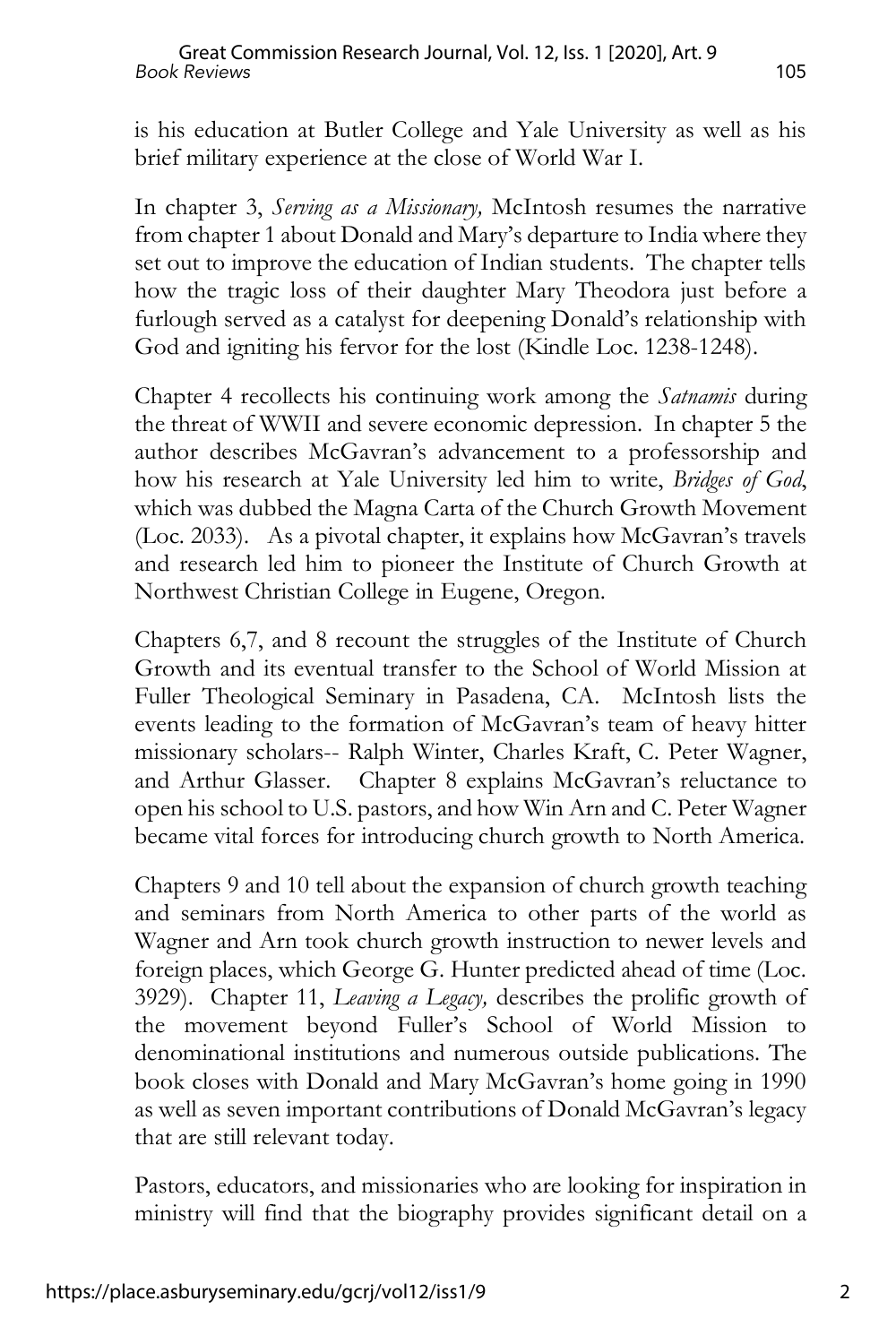most inspirational figure. Those not well versed in missiology may miss the relevance of the names and places mentioned in chapters 8 and 9. Such readers should treat names like Winter, Glasser, Kraft, Hiebert, and Tippet as a suggested bibliography for future reading since they all became important contributors to the emerging field of missiology. Their missiological studies became the real foundation for the modern Church Growth Movement in North America. Some readers may accuse McIntosh of being biased toward McGavran and his teachings, but McIntosh does mention the most common criticisms (Ch.5, Loc. 2398-2443), and he even provides a list of publications, which attacked the Church Growth Movement in its early days (Ch.9, Loc. 4249-55). Some readers may find the lists of church growth publications in chapter 11 as a helpful archive, while other readers may want to skip over them. The book functions as an indirect and effective apologetic for the Church Growth Movement.

Pastors, theologians, educators, missionaries, and Christian workers of all specialties will glean many significant lessons from the book. As both a scholar and practitioner, McGavran attempted the profoundly neglected task of marrying theology with missions. Contrary to popular misconception, church growth instruction started as a technical discipline, which was rooted in biblical theology, not in the church marketing trends of the 1980s and 1990s. Nobody can accuse McGavran of having little concern for the downtrodden since much of his early ministry was focused on the education of the poor in India. As a child he witnessed his parents' care of suffering orphans as well as their devotion to rescuing their souls (Chapter 2). Critics cannot justifiably brand his homogenous unit principle as rooted in racism since it was presented as a way to reach more races, not push groups away (Ch.9, Loc. 4217-23). He reasoned that people are more likely to come to Christ when unnecessary social barriers are removed. His movements across denominational lines and his promotion of indigenous ministry demonstrate that he did not hold a triumphalist motivation (Ch.11, Loc. 5232). His influence reached both liberals and conservatives, and both wings criticized him (Ch.5, Loc. 2385-2416). As a man of his times, McGavran believed that scientific research could unlock the discovery of important principles of evangelism, however, his research orientation did not dilute his passion for prayer and dependence on the Holy Spirit. He even wrote devotionals and prayer guides for missionaries so that they might experience God's